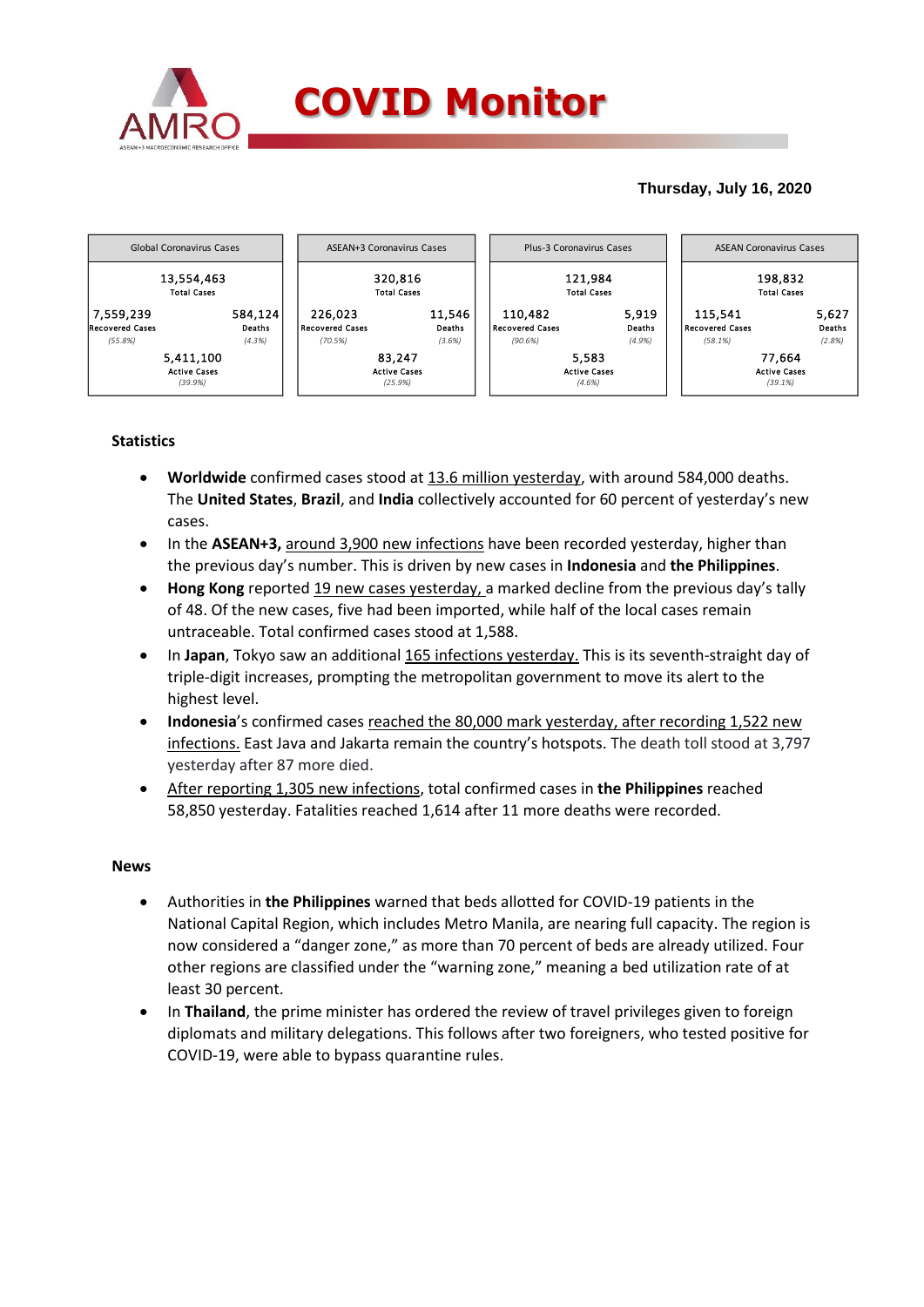

#### Overview of Confirmed COVID-19 Cases

| Economy               | Total<br>Cases | Cases per 1M<br>Population | <b>New</b><br>Cases | <b>New Cases</b><br>per 1M Pop. | <b>New Cases</b><br>$(7-day avg)1$ | <b>ANew</b><br>Cases     | ∆% New<br>Cases | <b>Total</b><br><b>Deaths</b> | <b>New</b><br><b>Deaths</b> | <b>Fatality</b><br><b>Rate (%)</b> | <b>Total</b><br>Recovered | Recovery<br>Rate $(%)2$ | Active<br>Cases |
|-----------------------|----------------|----------------------------|---------------------|---------------------------------|------------------------------------|--------------------------|-----------------|-------------------------------|-----------------------------|------------------------------------|---------------------------|-------------------------|-----------------|
| Global                | 13,554,463     |                            | 230,933             |                                 |                                    | 11,794                   | 1.7             | 584,124                       | 5,496                       | 4.3                                | 7,559,239                 | 55.8                    | 5,411,100       |
| ASEAN+3               | 320,816        |                            | 3,910               |                                 |                                    | 961                      | 1.2             | 11,546                        | 102                         | 3.6                                | 226,023                   | 70.5                    | 83,247          |
| Plus-3                | 121,984        |                            | 816                 |                                 |                                    | 356                      | 0.7             | 5,919                         | $\sqrt{4}$                  | 4.9                                | 110,482                   | 90.6                    | 5,583           |
| ASEAN                 | 198,832        |                            | 3,094               |                                 |                                    | 605                      | 1.6             | 5,627                         | 98                          | 2.8                                | 115,541                   | 58.1                    | 77,664          |
|                       |                |                            |                     |                                 |                                    |                          |                 |                               |                             |                                    |                           |                         |                 |
| China                 | 83,612         | 60                         | $\mathbf{1}$        | 0.0                             |                                    | -8                       | 0.0             | 4,634                         | $\pmb{0}$                   | 5.5                                | 78,719                    | 94.1                    | 259             |
| Hong Kong, China      | 1,588          | 208                        | 19                  | 2.5                             |                                    | $-81$                    | $1.2$           | 10                            | $\overline{2}$              | 0.6                                | 1,241                     | 78.1                    | 337             |
| Japan                 | 23,172         | 184                        | ×                   |                                 |                                    | ÷.                       | $\sim$          | 984                           | $\pmb{0}$                   | 4.2                                | 18,126                    | 78.2                    | 4,062           |
| Korea                 | 13,612         | 261                        | 61                  | $1.2$                           |                                    | 22                       | 0.5             | 291                           | $\overline{\mathbf{c}}$     | 2.1                                | 12,396                    | 91.1                    | 925             |
|                       |                |                            |                     |                                 |                                    |                          |                 |                               |                             |                                    |                           |                         |                 |
| Indonesia             | 80,094         | 297                        | 1,522               | 5.6                             |                                    | $-69$                    | 1.9             | 3,797                         | 87                          | 4.7                                | 39,050                    | 48.8                    | 37,247          |
| Malaysia              | 8,734          | 263                        | 5                   | 0.2                             |                                    | $\mathbf 1$              | 0.1             | 122                           | $\mathbf 0$                 | 1.4                                | 8,526                     | 97.6                    | 86              |
| Philippines           | 58,850         | 535                        | 1,305               | 11.9                            |                                    | 766                      | 2.3             | 1,614                         | 11                          | 2.7                                | 20,976                    | 35.6                    | 36,260          |
| Singapore             | 46,878         | 8,221                      | 248                 | 43.5                            |                                    | -99                      | 0.5             | 27                            | $\pmb{0}$                   | 0.1                                | 42,988                    | 91.7                    | 3,863           |
| Thailand              | 3,232          | 48                         | 5                   | 0.1                             |                                    | $-2$                     | 0.2             | 58                            | 0                           | 1.8                                | 3,092                     | 95.7                    | 82              |
| Brunei Darussalam     | 141            | 313                        | $\mathbf 0$         | 0.0                             |                                    | 0                        | 0.0             | $\overline{3}$                | $\mathbf 0$                 | 2.1                                | 138                       | 97.9                    | $\mathbf 0$     |
| Cambodia              | 166            | 10                         | $\mathbf 1$         | 0.1                             |                                    | $\mathbf 1$              | 0.6             | 0                             | $\pmb{0}$                   | 0.0                                | 133                       | 80.1                    | 33              |
| Lao PDR               | 19             | 3                          | 0                   | 0.0                             |                                    | $\mathbf 0$              | 0.0             | 0                             | $\mathbf 0$                 | 0.0                                | 19                        | 100.0                   | $\mathbf 0$     |
| Myanmar               | 337            | $\boldsymbol{6}$           | 0                   | 0.0                             |                                    | $-1$                     | 0.0             | 6                             | $\pmb{0}$                   | 1.8                                | 266                       | 78.9                    | 65              |
| Vietnam               | 381            | $\overline{4}$             | 8                   | 0.1                             |                                    | 8                        | 2.1             | 0                             | 0                           | 0.0                                | 353                       | 92.7                    | 28              |
|                       |                |                            |                     |                                 |                                    |                          |                 |                               |                             |                                    |                           |                         |                 |
| Belgium               | 62,872         | 5,459                      | 91                  | 7.9                             |                                    | 17                       | 0.1             | 9,788                         | $\,$ 1                      | 15.6                               | 17,242                    | 27.4                    | 35,842          |
| France                | 200,338        | 3,082                      | $\sim$              | ÷                               |                                    | $\overline{\phantom{a}}$ | $\sim$          | 30,018                        | 87                          | 15.0                               | 72,408                    | 36.1                    | 97,912          |
| Germany               | 200,890        | 2,421                      | 434                 | 5.2                             |                                    | 158                      | 0.2             | 9,080                         | $\overline{2}$              | 4.5                                | 186,000                   | 92.6                    | 5,810           |
| Italy                 | 243,506        | 4,043                      | 162                 | 2.7                             |                                    | 48                       | 0.1             | 34,997                        | 13                          | 14.4                               | 196,016                   | 80.5                    | 12,493          |
| Netherlands           | 51,252         | 2,966                      | 106                 | 6.1                             |                                    | 53                       | 0.2             | 6,137                         | $\mathbf 0$                 | 12.0                               |                           | $\sim$                  |                 |
| Spain                 | 257,494        | 5,494                      | 875                 | 18.7                            |                                    | 209                      | 0.3             | 28,752                        | $\overline{a}$              | 11.2                               | 150,376                   | 58.4                    | 53,521          |
| Switzerland           | 33,148         | 3,833                      | 132                 | 15.3                            |                                    | 62                       | 0.4             | 1,968                         | 0                           | 5.9                                | 29,800                    | 89.9                    | 1,380           |
| <b>United Kingdom</b> | 293,469        | 4,364                      | 2,096               | 31.2                            |                                    | 856                      | 0.7             | 45,138                        | 170                         | 15.4                               | $\overline{\phantom{a}}$  | $\sim$                  |                 |
|                       |                |                            |                     |                                 |                                    |                          |                 |                               |                             |                                    |                           |                         |                 |
| Brazil                | 1,966,748      | 9,305                      | 39,924              | 188.9                           |                                    | $-1,933$                 | 2.1             | 75,366                        | 1,233                       | 3.8                                | 1,350,098                 | 68.6                    | 541,284         |
| Canada                | 110,680        | 2,927                      | 343                 | 9.1                             |                                    | $-10$                    | 0.3             | 8,857                         | 12                          | 8.0                                | 74,054                    | 66.9                    | 27,769          |
| Chile                 | 321,205        | 16,508                     | 1,712               | 88.0                            |                                    | $-124$                   | 0.5             | 7,186                         | 117                         | 2.2                                | 292,085                   | 90.9                    | 21,934          |
| Mexico                | 317,635        | 2,499                      | 6,149               | 48.4                            |                                    | $-902$                   | 2.0             | 36,906                        | 579                         | 11.6                               | 252,368                   | 79.5                    | 28,361          |
| lPeru                 | 337,751        | 10,290                     | 3,884               | 118.3                           |                                    | 140                      | $1.2$           | 12,417                        | 188                         | 3.7                                | 226,400                   | 67.0                    | 98,934          |
| <b>United States</b>  | 3,486,875      | 10,533                     | 65,979              | 199.3                           |                                    | $-1,321$                 | 1.9             | 137,223                       | 939                         | 3.9                                | 1,075,882                 | 30.9                    | 2,273,770       |
|                       |                |                            |                     |                                 |                                    |                          |                 |                               |                             |                                    |                           |                         |                 |
| Australia             | 10,810         | 416                        | 323                 | 12.4                            |                                    | 87                       | 3.1             | 113                           | $\overline{2}$              | $1.0$                              | 8,035                     | 74.3                    | 2,662           |
| India                 | 968,857        | 707                        | 32,676              | 23.9                            |                                    | 3,247                    | 3.5             | 24,914                        | 605                         | 2.6                                | 612,768                   | 63.2                    | 331,175         |
| Iran                  | 264,561        | 3,144                      | 2,388               | 28.4                            |                                    | $-133$                   | 0.9             | 13,410                        | 199                         | 5.1                                | 227,561                   | 86.0                    | 23,590          |
| Russia                | 745,197        | 5,083                      | 6,410               | 43.7                            |                                    | 170                      | 0.9             | 11,753                        | 156                         | 1.6                                | 522,375                   | 70.1                    | 211,069         |
| Saudi Arabia          | 240,474        | 6,917                      | 2,671               | 76.8                            |                                    | $-21$                    | 1.1             | 2,325                         | 42                          | $1.0$                              | 183,048                   | 76.1                    | 55,101          |
| Turkey                | 215,940        | 2,569                      | 947                 | 11.3                            |                                    | $-45$                    | 0.4             | 5,419                         | 17                          | 2.5                                | 197,733                   | 91.6                    | 12,788          |

Source: Haver Analytics, sourced from John Hopkins University; AMRO staff calculations.<br>Notes: New cases since previous day. ∆% refers to percentage change since previous day. Fatality rate measured as deaths per confirmed

1/ Since January 31, 2020. 2/ Recovery rate is a proxy for the stage of the cycle.

Data as of 15/7/2020